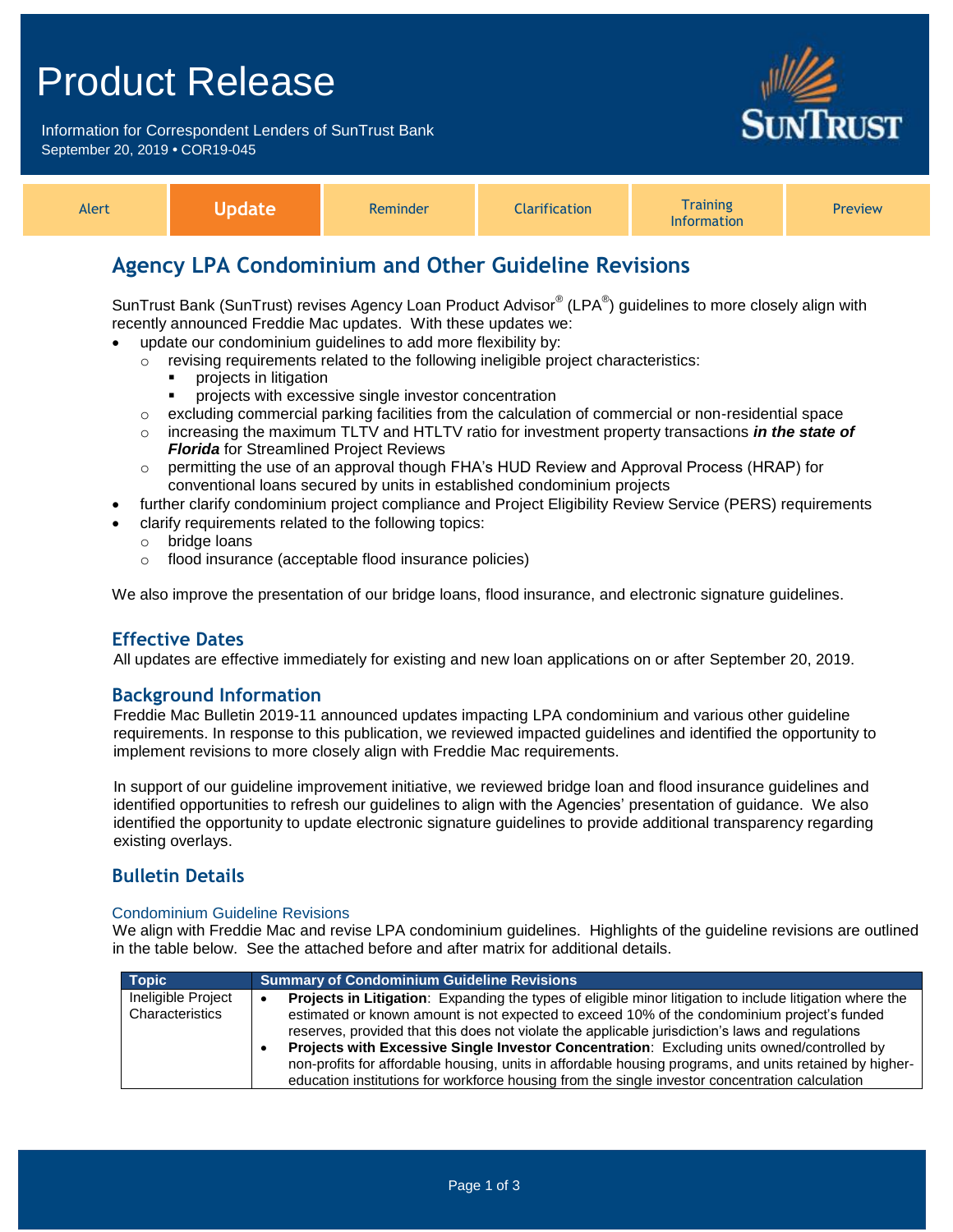# Product Release

Information for Correspondent Lenders of SunTrust Bank September 20, 2019 **•** COR19-045



## **Bulletin Details, continued**

#### Condominium Guideline Revisions, continued

| <b>Topic</b>              | <b>Summary of Condominium Guideline Revisions</b>                                                         |  |
|---------------------------|-----------------------------------------------------------------------------------------------------------|--|
| Condominium               | Specifying that Freddie Mac requires the condominium project to remain in full compliance with            |  |
| Project                   | applicable state laws and regulations, the requirements of the relevant jurisdiction, and all other       |  |
| Compliance                | applicable laws and regulations                                                                           |  |
| Condominium               | Excluding commercial parking facilities from the calculation of commercial or non-residential space.<br>٠ |  |
| Projects with             | In conjunction with this change, adding a requirement that for established and new condominium<br>٠       |  |
| Commercial                | projects review types, the homeowners association must not receive more than 10% of its budgeted          |  |
| <b>Parking Facilities</b> | income from the rental or leasing of commercial parking facilities                                        |  |
| Investment                | For investment property transactions, increasing the maximum TLTV and HTLTV ratio from 70% to 75%         |  |
| Properties                | for mortgages secured by condominium units in established condominium projects in Florida under the       |  |
| Transactions <i>in</i>    | <b>Streamlined Project Review</b>                                                                         |  |
| the state of              |                                                                                                           |  |
| <b>Florida</b> and        |                                                                                                           |  |
| Streamlined               |                                                                                                           |  |
| <b>Reviews</b>            |                                                                                                           |  |
| FHA-Approved              | Permitting conventional loans secured by units in established condominium projects approved by FHA's      |  |
| Project review            | HUD Review and Approval Process (HRAP)                                                                    |  |
| for                       |                                                                                                           |  |
| Condominiums              |                                                                                                           |  |
| <b>PERS Approvals</b>     | Clarifying that lenders must comply with any conditions set by Fannie Mae on the final PERS approval.     |  |

#### Bridge Loans

For LPA loans, we align with Freddie Mac and clarify guidelines to reflect that, as with any other financing secured by a property, required monthly payments on bridge loans must be included in the monthly debt payment-toincome ratio calculation.

#### Flood Insurance

For LPA loans, we align with Freddie Mac and clarify flood insurance guidelines to reflect that an acceptable flood insurance policy may be one of the following:

- A standard policy issued by the NFIP, or
- A policy issued by a private insurer that is qualified under the "General Property Insurance Requirements" (outlined in Section 2.01: Agency Loan Programs of the *Correspondent Seller Guide*), with at least equivalent terms and conditions to the standard NFIP policy for the types of improvements insured, including coverage, deductibles and exclusions and conditions offered.

**Note:** Flood insurance overlay relief updates related to the condominium owners' association and unit owner's flood insurance coverage requirements are also available today (for all underwriting methods). See Product Release Bulletin [COR19-044](https://www.truistsellerguide.com/Manual/cor/bulletins/archive/Cr19-044.pdf) for complete details.

#### Other Guideline Improvement Updates

In addition to the updates previously outlined in this communication, we further revise the guideline topics outlined below to more closely reflect the Agencies' presentation of guidance. For these guideline improvement revisions, guideline intent remains the same.

- Bridge Loans
- Flood Insurance Coverage Requirements

We also revise our electronic signature guidelines (for all underwriting methods) to provide additional transparency by underlining existing overlays.

#### Before and After Matrix

[Click here](http://www.truistsellerguide.com/manual/cor/products/Cr19-045BA.pdf) to see the before and after matrix that provides a detailed overview of all updates.